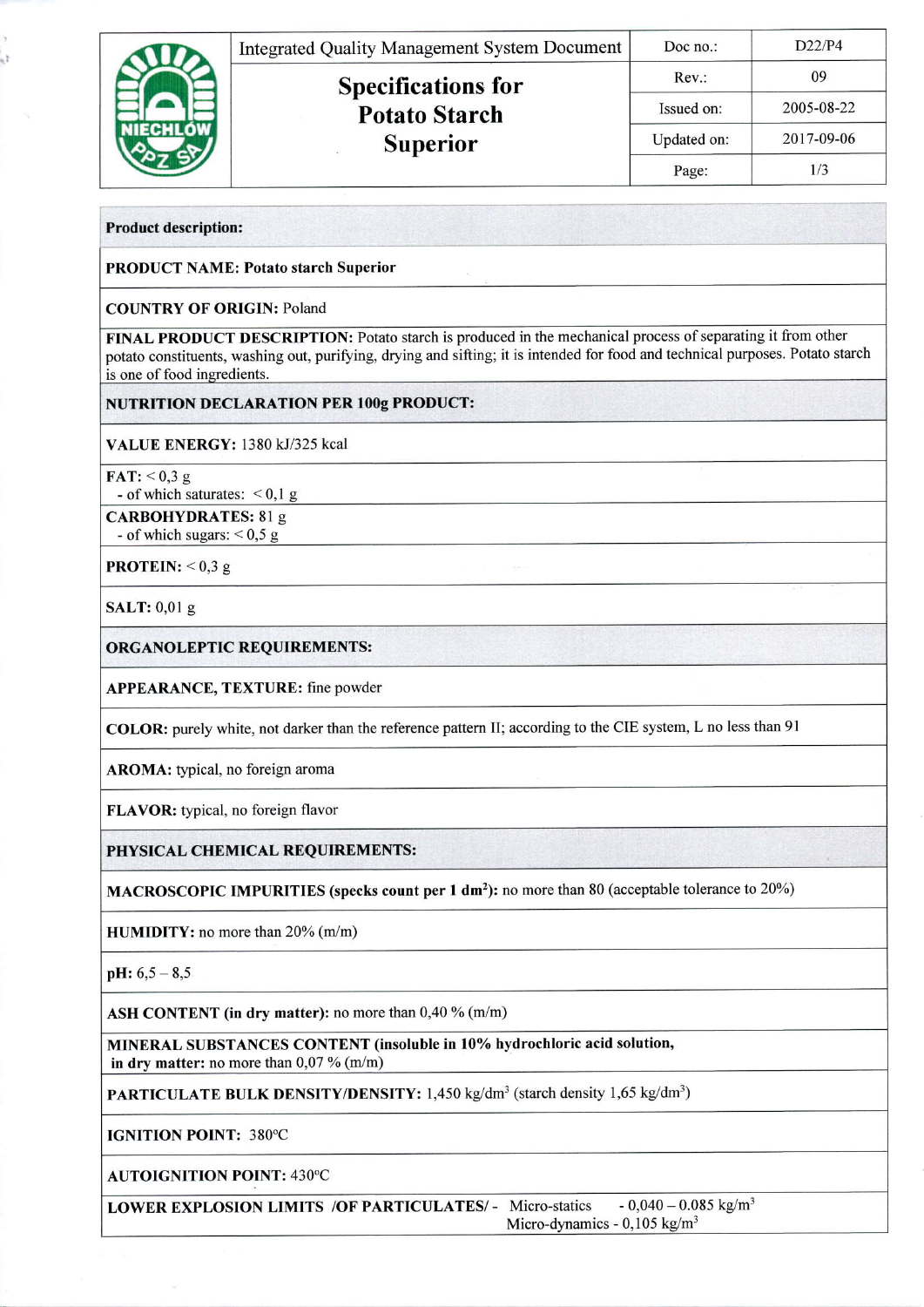|  | <b>Integrated Quality Management System Document</b> | Doc no.:    | D22/P4     |
|--|------------------------------------------------------|-------------|------------|
|  | <b>Specifications for</b><br><b>Potato Starch</b>    | Rev:        | 09         |
|  |                                                      | Issued on:  | 2005-08-22 |
|  | <b>Superior</b>                                      | Updated on: | 2017-09-06 |
|  |                                                      | Page:       | 2/3        |

## SULFUR DIOXIDE CONTENT: no more than 10 mg/kg

**CONTENT OF METALS HARMFUL TO HEALTH** (in mg/kg), no more than:

| - arsenic   | 0,10 |  |  |
|-------------|------|--|--|
| - cadmium   | 0,10 |  |  |
| - lead      | 0,10 |  |  |
| $-$ mercury | 0.05 |  |  |

ίt

HIGHEST ACCEPTABLE LEVEL OF PESTICIDE RESIDUE – according to the Act dated August 25<sup>th</sup>, 2006 on the safety of foodstuff and feeding; Ordinance no. 396/2005 and subsequent amendments.

## MICROBIOLOGICAL REQUIREMENTS:

**TOTAL MICROBE COUNT:** no more than 10 000 in 1 g

**TOTAL YEAST COUNT:** no more than 100 in 1 g

**TOTAL MOLD COUNT:** no more than 500 in 1 g

**PRESENCE OF STAPHYLOCOCCUS AUREUS: absent in 1 g** 

**ESCHERICHIA COLI:**  $<$  10 w 1 g

PRESENCE OF SALMONELLA BACTERIA: absent in 25g

**OTHER REQUIREMENTS:** 

**LIST OF INGREDIENTS:** 

- potato starch PACKAGING TYPE:

- Big Bag 1000 kg, according to the client's requirements
- valve paper bags (multilayered) 25 kg
- paper bags 1 kg
- foil coated paper bags (heat sealed) 0,5 kg

STORAGE CONDITIONS: keep in a dry place. Dry, clean and airy rooms, free of foreign scents.

BEST-BY DATE: Potato starch stored in original packaging in conditions compliant with the specifications retains its qualities for a period of at least five years.

BEST-BEFORE DATE: The date is preceded by the phrase "Best use before the end of...", specifying the year.

## **BATCH NUMBER:**

- identified by the date of production and shift designation.

TRANSPORT REQUIREMENTS: Use clean and dry means of transport that will protect the packagings against damage and getting wet. The product is not classified as hazardous and does not fall under the provisions of ADR.

GMO DECLARATION: The product has not been genetically modified and was produced from GMO-free raw materials.

ALLERGEN DECLARATION: The product does not contain any allergenic constituents.

**INTENDED CONSUMER USE: Potato starch is used:** 

- in the food industry  $-$  as an ingredient of food concentrates,
- in the meat, baking and confectionery industry  $-$  as a raw material or production additive,
- in the pharmaceutical industry as an additive in the production of medications,
- in the households as an ingredient or additive of culinary products,

it is also intended for technical purposes in different branches of industry.